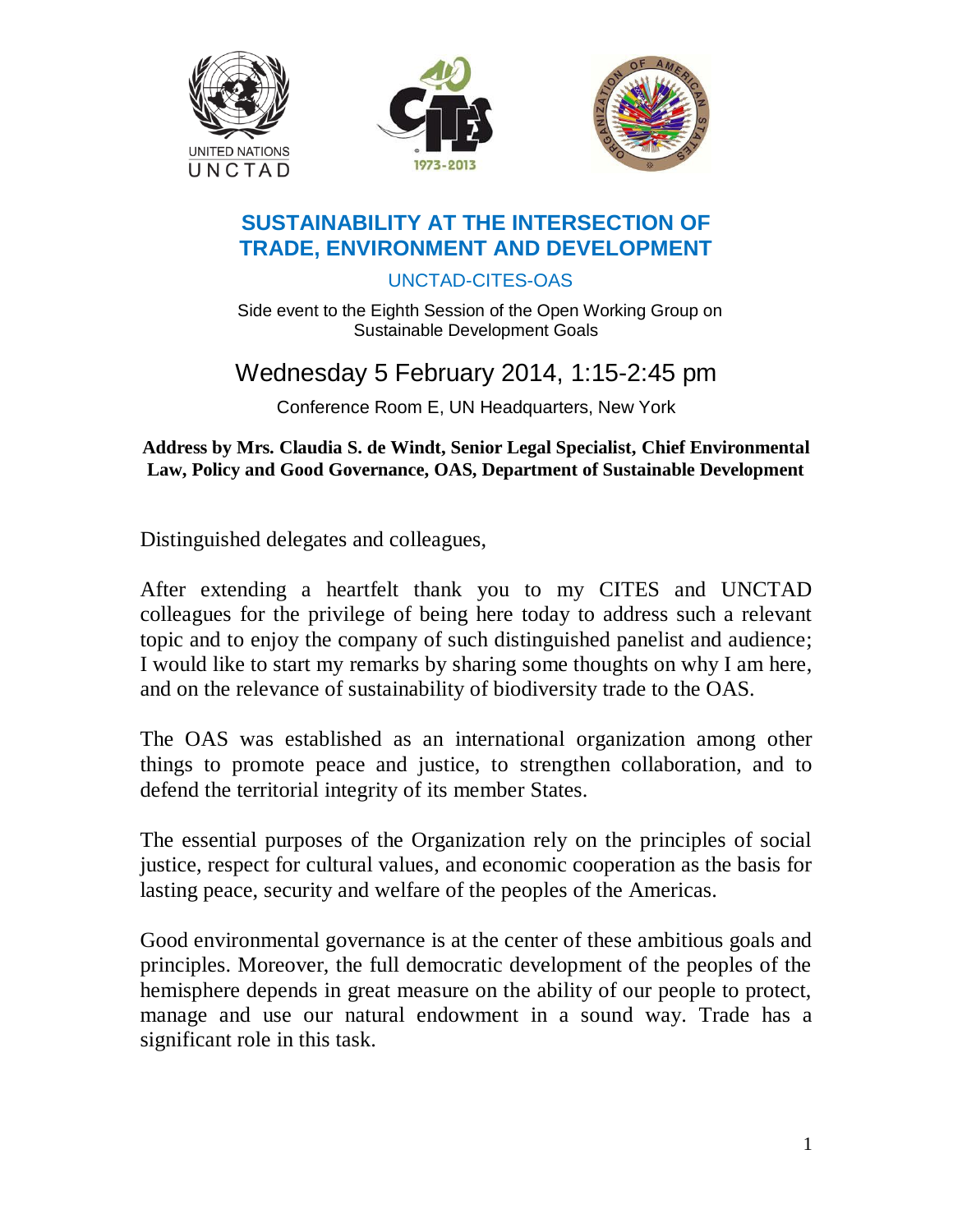





In fact, this was recognized for the first time in 1940, when the Organization, then known as the Pan-American Union, and our member States signed one of the first environmental treaties, the Western Hemisphere Convention on Nature Protection and Wildlife Preservation (The Western Hemisphere Convention), which includes provisions on trade of wildlife, cooperation, research, as well as on the establishment of protected areas.

The challenge for the Americas does not lie in the realm of vision, policy, mission or a lack of commitments. In fact, our region could be ranked as the most prolific with regards to environmental treaty ratification.

The challenge that our member States currently face is one of governance including all of its elements: funding, enforcement, human resources, institutional strengthening, technology, participatory decision-making, and rule of law, among many others.

The Americas is endowed with some of the most biodiverse spots in our planet together with an abundance of genetic resources. At the same time, trade in goods and services, a major source of foreign exchange, national income and employment is also a major charge on the natural resources of the region, given that the key sectors in the regions' economy are natural resource based and primarily derived from resource intensive sectors.

The question that must be answered is what can we and what are we doing about this as an international community?

Efforts from the national to the global level, including with support of Organizations like the OAS, CITES and UNCTAD, should continue to be centered in extending the welfare-enhancing benefits associated with trade liberalization to the conservation and sustainable use of biodiversity.

We all know this doesn't happen automatically and that the struggle for consensus on a balanced development agenda has significantly slowed down global trade talks.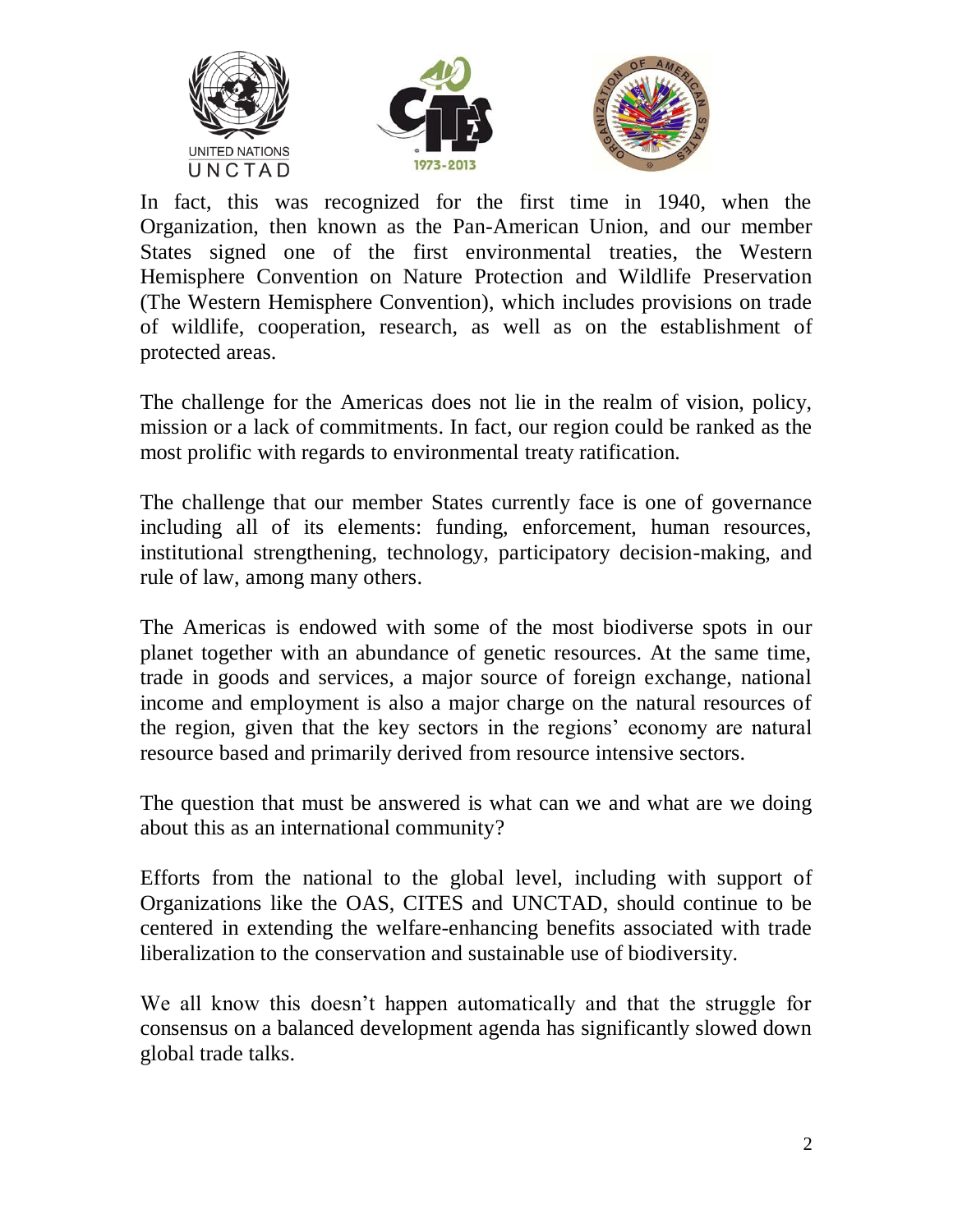





Cognizant of this reality, I would like to highlight three concrete areas of work:

- 1) Supporting the implementation of regional and global agreements related to biodiversity through sustainable use and trade;
- 2) Building on the space provided by the Regional Trade Agenda for cooperative action on this topic; and
- 3) Monitor progress with regards to conservation and the sustainable use of biodiversity in the context of good governance and rule of law.

# **1) Supporting implementation of regional and global agreements related to biodiversity through sustainable use and trade**

In this area I see significant value-added in the OAS mandate, as a regional UN agency, of supporting the implementation of Multilateral Environmental Agreements (MEAs), such as CITES and the Convention on Biological Diversity (CBD), other global commitments such as the 10-year framework for Sustainable Production and Consumption, and regional treaties such as the Western Hemisphere Convention.

Key examples of how this mandate has emerged include:

### *a) Sustainable global shark trade.*

Almost a year ahead of the listing of five shark species in CITES, the OAS in collaboration with the CITES Secretariat, the governments of Brazil and the United States, as well as other partner organizations, co-sponsored a workshop focused on the implementation of the new measures for international trade of the listed shark species that will come in effect in September 2014. The training provided information on and demonstrated the use of tools and techniques that will help advance the identification of sharks, improve data collection and data reporting on shark catch in the region, and enhance the tracking of shark specimens in trade, ultimately contributing to sustainable global shark trade.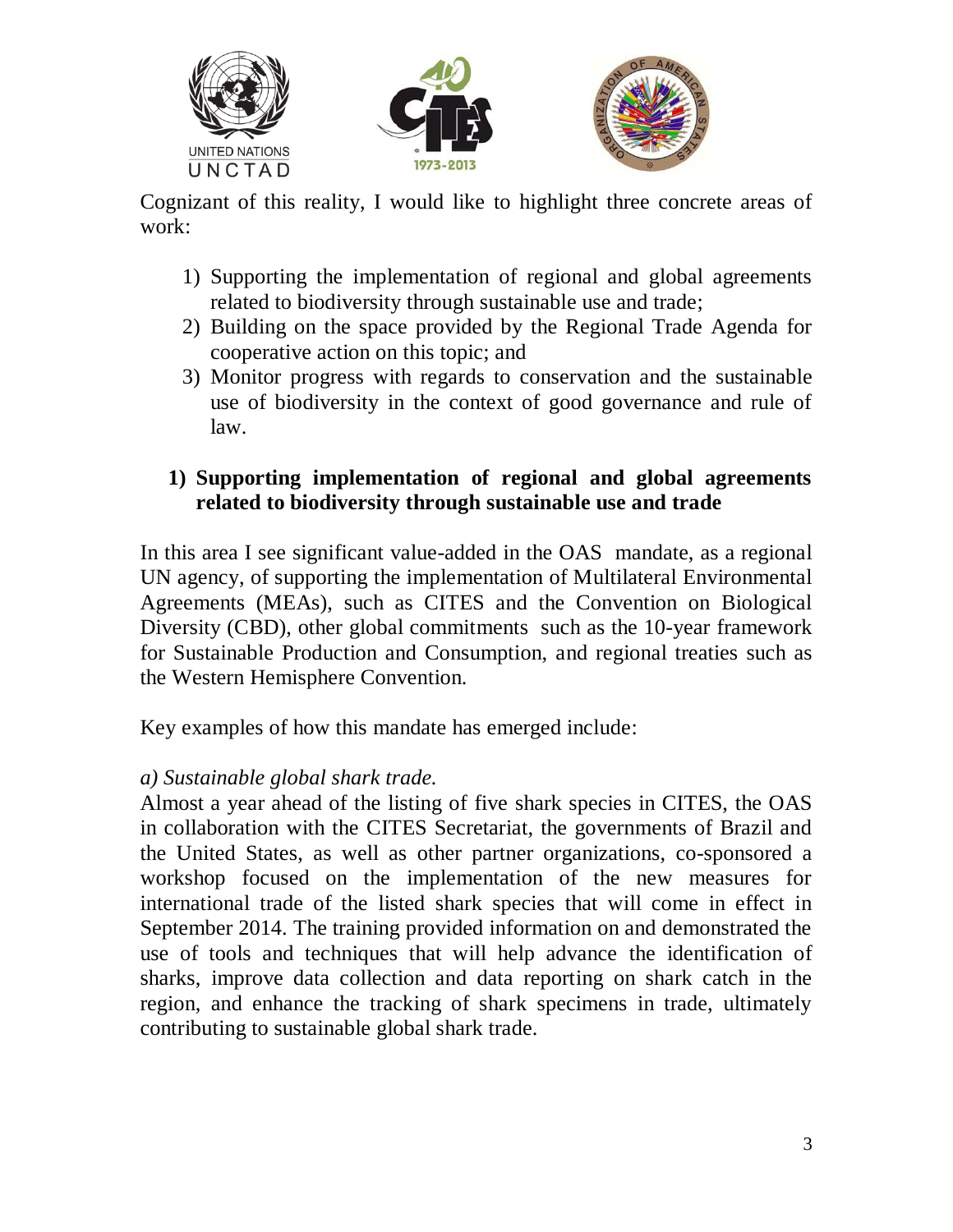





The OAS has also been collaborating with the CITES Secretariat on efforts related to the impact of Convention decisions in livelihoods of local communities in our region.

## *b) Sustainable Use of Biodiversity and CBD implementation*

The Inter-American Biodiversity Network (IABIN) was established in 2004 to assist countries in accessing and exchanging relevant biodiversity information that complements value-added tools, improves decision-making, and supports the implementation of CBD among other biodiversity commitments and the development of value chains in biodiversity products in the Americas.

#### *c) Mainstreaming Sustainability into Government Procurement*

The OAS has recently provided input into initial efforts in Peru to include the principle of sustainability in the national government procurement policy.

Mr. Chair, these are just a few examples of what has been done, can be done and scaled up in this area through partnership and collaboration.

### **2) Building on the space provided by the Regional Trade Agenda for cooperative action on this topic**

The emergence of bilateral and Regional Trade Agreements (RTAs) negotiations, in my opinion represents an important opportunity that must be highlighted despite the tensions that have traditionally existed regarding environmental issues in a trade context.

WTO statistics show that to date, approximately, 400 RTAs are in force. In this context countries have increasingly recognized the need for a complementary agenda to maximize the full developmental benefits associated with free trade, in particular in the area of environmental management.

New generation trade agreements include environmental commitments, including related to enforcement of environmental laws and the implementation of conventions such as those represented here today.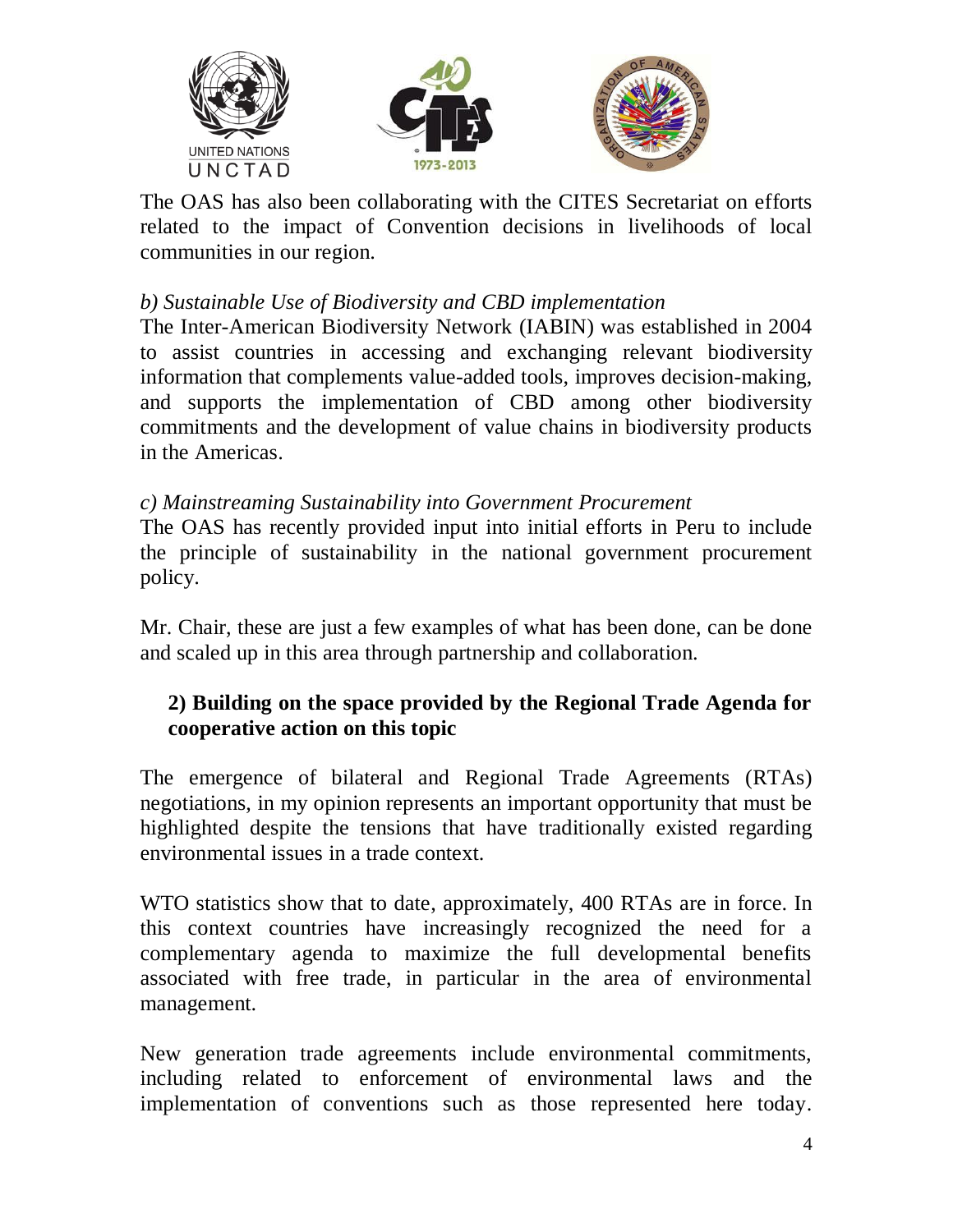





Moreover, environmental cooperation has been a key feature of these agreements, in particular with regards to biodiversity.

Two concrete examples include the US-Peru Trade Promotion Agreement (PTPA) and the Trans Pacific Partnership (TPP). The PTPA includes a Biodiversity and Traditional Knowledge understanding as well as a chapter on Forest Governance. The understanding has reinforced the role that Peruvian biodiversity goods play in the global economy while the Forest Governance chapter has had a significant impact on forest management and sustainability at the national level.

While the TPP is still being negotiated, substantive discussions regarding marine biodiversity and sustainable trade are going on in this context.

Last but not least, in this area I would like to highlight the DR-CAFTA Agreement – as an example of a positive contribution to sustainable trade of biodiversity. The positive contribution of this agreement is evidenced with concrete indicators – developed by the OAS with support from the Parties – related to use of market-based conservation and CITES implementation. Concrete results in the context of the DR-CAFTA Environmental Cooperation Process include: programs on sustainable trade of cacao and coffee, among other sustainable produced goods; and the composition of a prosecutors network for wildlife protection.

Additionally, the liberalization scheme in this agreement includes Tariff Rate Quotas (TRQs) aimed at promoting trade of organic products in a non discriminatory way.

### **3) Monitor progress with regards to conservation and sustainable use of biodiversity in the context of good governance and rule of law**

Establishing benchmarks and monitoring progress contributes not only to sustainable development but also to good governance.

There are many processes at the national and regional level that address the state of the environment and biodiversity. This has to do with the consolidation of the concept of good environmental governance and the right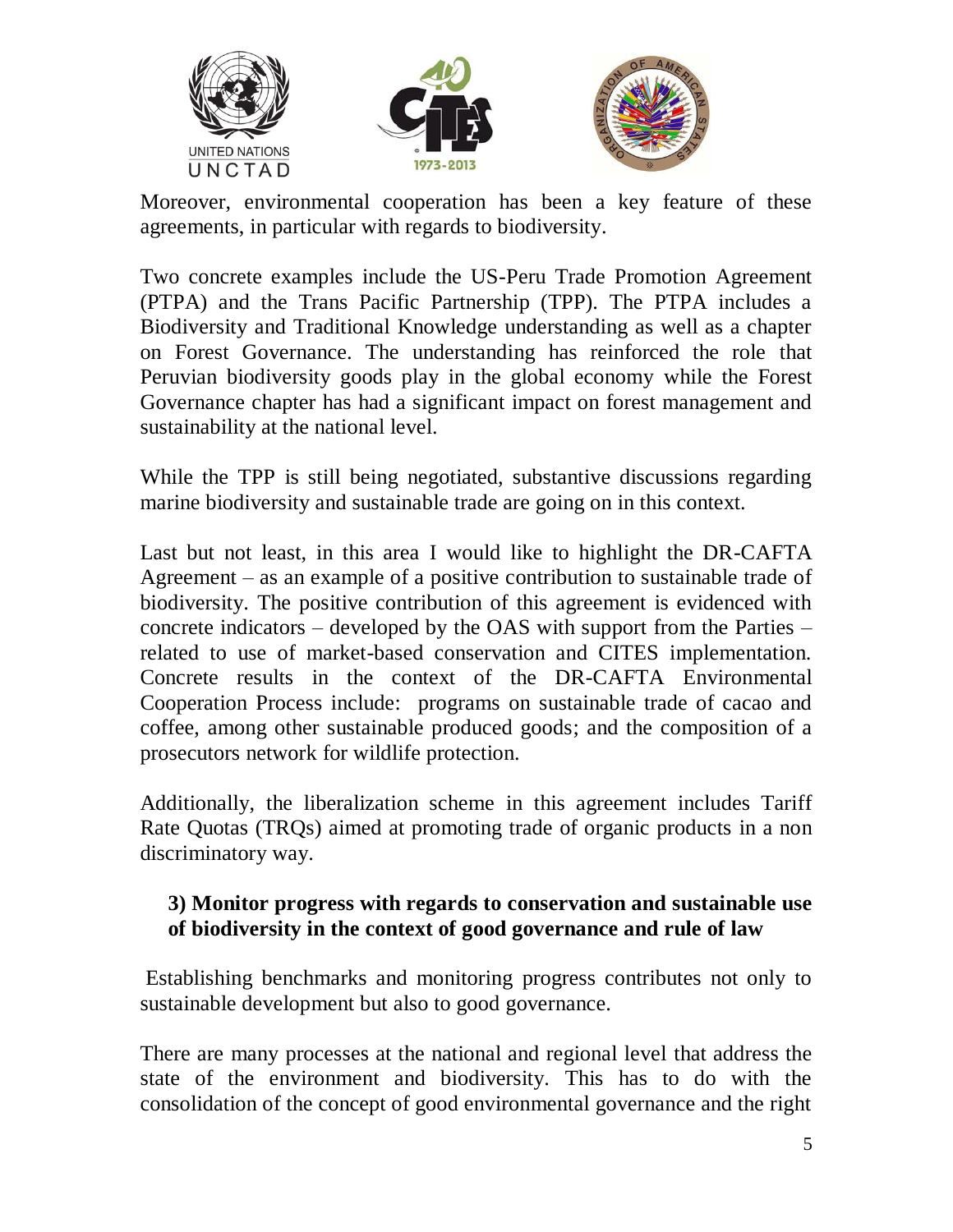





to a healthy environment.

These ongoing processes and the emerging Sustainable Development Goals process at the global level, have the possibility of highlighting the positive role trade can play in advancing sustainability by enhancing livelihoods and the interactions between people and ecosystems.

I would like to illustrate this point by citing two examples. The first is the process that has been consolidated in the CAFTA DR agreement context, with OAS support, towards compliance to a commitment in the Environmental Cooperation Agreement of this Treaty. Conservation of biodiversity and market-based conservation are two of the five priority areas for which concrete indicators at the outcome level have been established to capture visible, measurable changes in the capacity of CITES management, the role of enforcement authorities in wildlife protection and prevention of illegal trade, areas of biological significance placed under improved management schemes, increased percentage of regional production and retail value of certified cocoa, bananas and coffee, among others.

I have noticed with interest that the Western Hemisphere Convention has been acknowledged in many countries as one the international treaty that recognizes human rights. In this context, another process in the Americas has to do with the right to a healthy environment. Over the past decade this process has been focused in establishing progress indicators for measuring rights established under the protocol of San Salvador on the protection of socio-economic and cultural rights. Article 11 of the Protocol establishes the right to a healthy environment. In June 2013, a set of indicators was agreed upon by the Working Group to Examine the Reports of the States Parties to the Protocol of San Salvador (see CP/CAJP/INF. 206/13 rev. 1), including indicators that address how the right to a healthy environment has been assimilated into the structure of the State, public policy, and the achieved results. The reporting process regarding to the right to a healthy environment shall be guided by the criteria of availability, accessibility, sustainability, acceptance and adaptation of the distinct environmental elements.

Thus, the indicators adopted by the OAS General Assembly for the most part look at the state of forest resources and biodiversity and include the following: